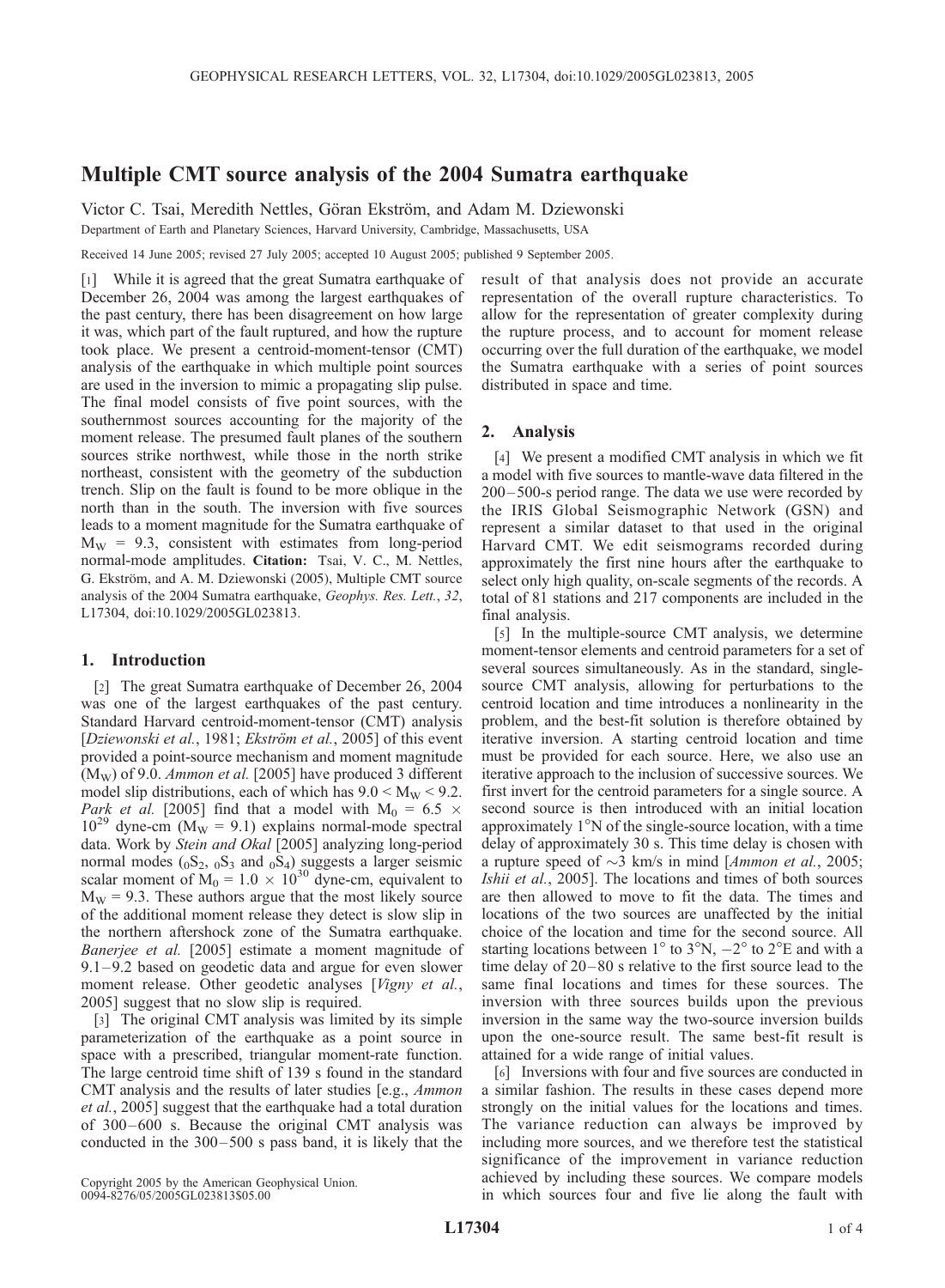Total  $M_W$ 

| $#$ of<br>Sources | Residual<br>Variance | Lat N<br>$(\text{deg})$ | Long $E$<br>$(\text{deg})$ | Time<br>(sec) | Moment | Total<br>Moment | Total<br>$M_W$ |
|-------------------|----------------------|-------------------------|----------------------------|---------------|--------|-----------------|----------------|
|                   | 0.25002              | 3.22                    | 94.33                      | 127.1         | 0.422  | 0.422           | 9.02           |
| 2                 | 0.20190              | 3.07                    | 94.45                      | 110.2         | 0.432  | 0.554           | 9.10           |
|                   |                      | 4.20                    | 93.13                      | 196.2         | 0.122  |                 |                |
| 3                 | 0.13376              | 3.10                    | 94.62                      | 94.4          | 0.320  | 0.769           | 9.19           |
|                   |                      | 5.02                    | 93.14                      | 170.3         | 0.298  |                 |                |
|                   |                      | 7.78                    | 91.73                      | 299.7         | 0.151  |                 |                |
| $\overline{4}$    | 0.12325              | 3.15                    | 94.64                      | 93.0          | 0.298  | 0.875           | 9.23           |
|                   |                      | 5.22                    | 93.04                      | 162.5         | 0.329  |                 |                |
|                   |                      | 8.30                    | 91.45                      | 285.9         | 0.206  |                 |                |
|                   |                      | 11.09                   | 90.21                      | 392.5         | 0.042  |                 |                |
| 5                 | 0.11110              | 3.27                    | 94.60                      | 93.0          | 0.318  | 1.166           | 9.31           |

Table 1. Inversion Results for Source Models With Varying Numbers of Sources<sup>a</sup>

<sup>a</sup>Times are relative to 00:58:53.5 UT December 26, 2004. The depths of all sources are constrained at 25 km as discussed in the text. Moment is in units of  $10^{30}$  dyne-cm.

5.39 93.16 162.6 0.387 8.39 91.91 281.2 0.275 11.19 91.30 378.5 0.105 13.29 92.14 490.4 0.081

models in which those sources are placed in random locations. We perform a hypothesis test with the null hypothesis being no difference in residual variance between the random and non-random cases. Using the distribution of residual variance at various depths along the fault as the sample distribution, we reject the null hypothesis at the 99.9% confidence level. The reduction in residual variance that results from including additional sources is thus not due only to an increase in the number of free parameters. An inversion with six sources results in only a marginal improvement in fit over the five-source model and we therefore choose to limit our analysis to five sources.

[7] The long-period waveforms provide limited constraints on centroid depth, and we therefore fix all centroid depths at 25 km. The main effect of changing the source depths is to produce a change in the dip angles of the sources, which leads to a change in the scalar moment. In general, larger estimates of dip lead to smaller estimates of scalar moment. Fixing the source depths at 20 km or 30 km results in slightly steeper dip angles and total scalar moments that are smaller than that of our preferred solution by 11% and 19%, respectively; the misfit to the data also increases. Other source depths lead to shallower or steeper dips, with larger or smaller scalar moments, but no inversion fixed at depths between 14 km and 30 km leads to dips as steep as those estimated from slab contours  $(12^{\circ} - 18^{\circ})$ [*Ammon et al.*, 2005]. The timing, focal geometries, and relative sizes of the sources do not change significantly as a result of changes to the source depth.

#### 3. Results

[8] As detailed in Table 1, the inversion for a single source results in a moment of  $4.22 \times 10^{29}$  dyne-cm, similar to that from the standard CMT. The addition of the second source lowers the residual variance by a substantial amount (19%) and increases the total moment by 31%. The moment of the first source increases slightly (2%) with the inclusion of the second source. The inclusion of the third source reduces the residual variance by 34% relative to the twosource model, though the moment of this source is only 36% of that of the original, single-point-source moment. In this step, the total moment becomes more evenly distributed between the individual sources, with the moment of the second source more than doubling in size. We interpret these results as implying a distribution of three areas of large moment release.

[9] The inclusion of sources four and five has a less dramatic effect on the residual variance, but including each source leads to a statistically significant improvement in fit. We note that the addition of each source increases the total moment of the earthquake by an amount greater than its individual contribution to the moment. For example,



Figure 1. Locations and focal mechanisms of the five CMTs of our final model. The areas of the focal mechanisms are proportional to their scalar moments, which are given next to each mechanism in units of  $10^{29}$  dyne-cm. The needles denote the strike directions of the shallowly dipping nodal planes; the black arrows denote the slip directions projected onto the horizontal plane. The gray arrows show the long-term plate motions of the Indian plate relative to the Eurasian plate [DeMets et al., 1994].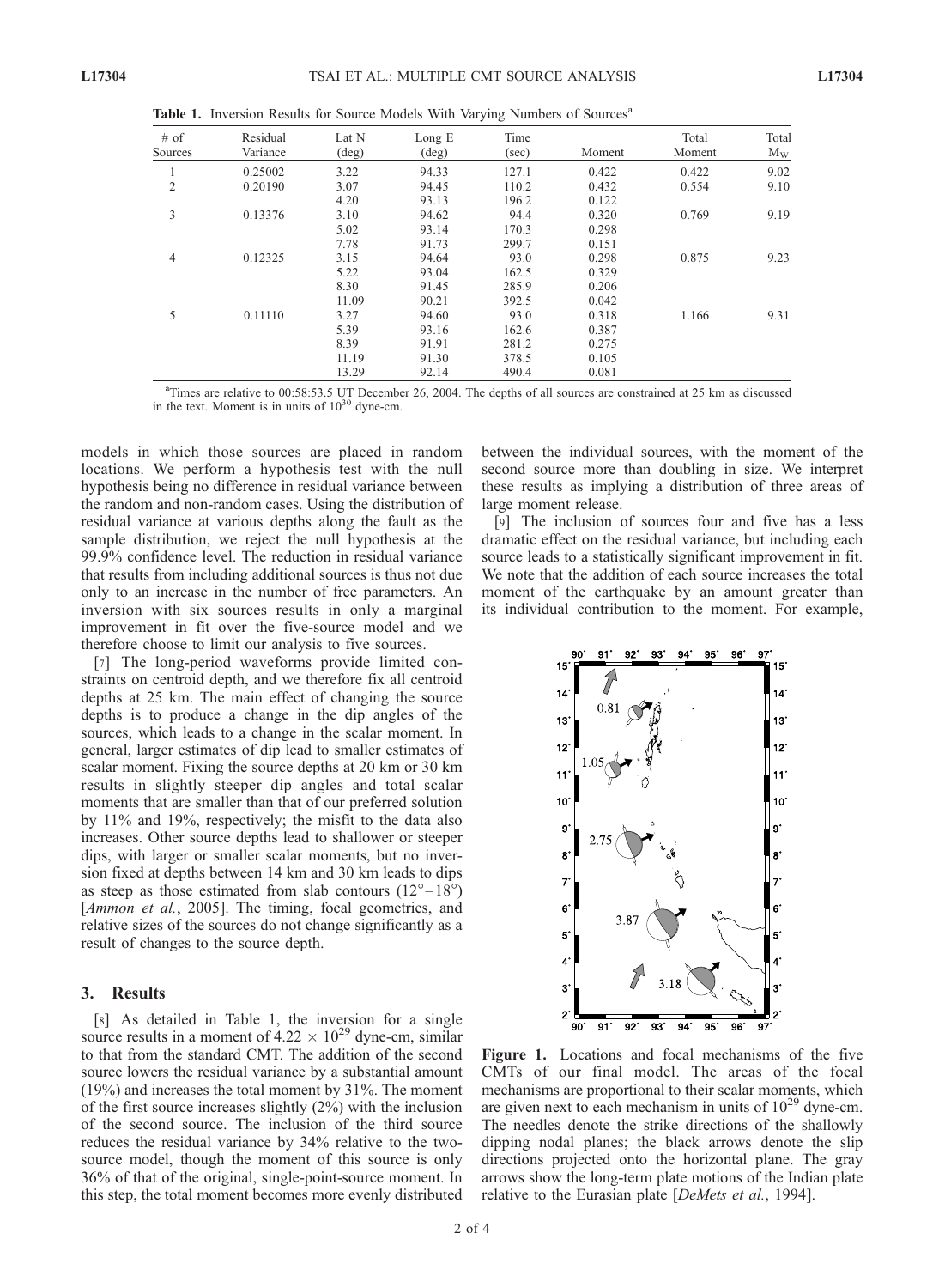Table 2. Source Parameters for the Final, Five-Source Model<sup>a</sup>

| Source | Strike | Dip | Rake | Moment | $M_{\rm W}$ | ε    |
|--------|--------|-----|------|--------|-------------|------|
|        | 318    | 6.4 | 94   | 0.318  | 8.94        | 0.00 |
| П      | 345    | 6.3 | 109  | 0.387  | 9.00        | 0.00 |
| Ш      | 343    | 5.8 | 95   | 0.275  | 8.90        | 0.02 |
| IV     | 15     | 8.4 | 132  | 0.105  | 8.62        | 0.04 |
| V      | 35     | 8.1 | 155  | 0.081  | 8.54        | 0.01 |
| Comp   | 343    | 6.1 | 107  | 1.15   | 9.31        | 0.02 |

<sup>a</sup>Strike, dip and rake are given in degrees. Moment is given in units of  $10^{30}$  dyne-cm.  $\epsilon$  describes the relative size of the non-double-couple component of the moment tensor and is calculated as  $-e_2$ /max( $|e_1|,|e_3|$ ) where  $e_i$  are the ordered eigenvectors of the moment tensor. Values for a composite (''Comp'') solution obtained by summing the moment-tensor components of the individual sources are also listed. The centroid location and time for the composite source are  $6.6^{\circ}$ N,  $93.0^{\circ}$ E and 214 s.

although source five has a moment of only  $0.08 \times$  $10^{30}$  dyne-cm, including this source increases the total moment by  $0.29 \times 10^{30}$  dyne-cm relative to the four-source inversion.

[10] The final five-source model is depicted in Figure 1 and source parameters are listed in Table 2. The total moment obtained is  $1.17 \times 10^{30}$  dyne-cm, equivalent to moment magnitude  $M_W = 9.3$ . We find two large slip patches (27% and 33% of the total moment) in the southern portion of the fault, the locations of which roughly agree with the locations of regions of high slip in the *Ammon et al.* [2005] models. However, the moment release in these two areas is substantially larger than suggested by the results of Ammon et al. [2005]. This is particularly true for the northern of the two sources. Another large slip patch (24% of the total moment) is located farther north  $(8.4°N)$ . The moment release at 11°N represents about 9% of the total, with the final  $7\%$  at  $13^{\circ}$ N.

[11] A composite moment-rate function is shown in Figure 2. A large fraction of the total moment is released in the first 200 seconds of the rupture, but substantial moment is released later as well, peaking with source three just prior to 300 seconds and continuing until more than 500 seconds after the initiation of rupture. Of the three Ammon et al. [2005] models, our results have the best agreement with model III in both the slip distribution and



Figure 2. Source time function. The thin black lines denote the individual sources. The heavy black line denotes the sum. Source durations were chosen to satisfy  $t = 2.2 \times$  $10^{-8}$  ×  $(M_0)^{1/3}$  [Ekström and Engdahl, 1989; Ekström et al., 2005], where  $t =$  time (s) and  $M_0 =$  moment (dyne-cm). The source durations are fixed parameters in the inversion. The zero time corresponds to the hypocentral time of 00:58:53.5.



Figure 3. Examples of fit to seismograms achieved using the source model determined in this study. Black lines show data seismograms; gray lines show synthetic seismograms for the five-source model, offset slightly for clarity. Station RAYN lies roughly in the direction of rupture propagation. The odd arrivals (minor arc and subsequent orbits) are enhanced in amplitude. Station RAR lies roughly in the direction opposite to rupture propagation. The even arrivals (major arc and subsequent orbits) are enhanced in amplitude.  $\Delta$  is the distance (in  $\degree$ ) of the station from the earthquake.  $\alpha$  is the azimuth of the station relative to the earthquake.  $\beta$  is the azimuth of the earthquake relative to the station.  $V$ HZ = vertical;  $LONG =$  longitudinal;  $TRAN =$ transverse. The zero time is as in Table 1.

moment-rate function, though our results imply a larger moment release at all points along the fault than any of their models. The locations of our southern three sources also agree well with the locations of highest radiated energy in the model of Ishii et al. [2005] and the locations of the northern two sources agree with the northern extent of that model.

[12] The effects of directivity are clear in the data we analyze. As shown in Figure 3, the amplitudes of the minor-arc arrivals are enhanced in the azimuth of rupture propagation while the amplitudes of the major-arc arrivals are enhanced in the opposite azimuth. The use of multiple sources allows us to model these directivity effects well. From the centroid locations and times of the sources, we calculate a 'propagation velocity,' by which we mean the distance between successive centroid locations divided by the time between them. Some care must be taken in interpreting this velocity, as it represents the propagation of moment release only in some averaged sense. The